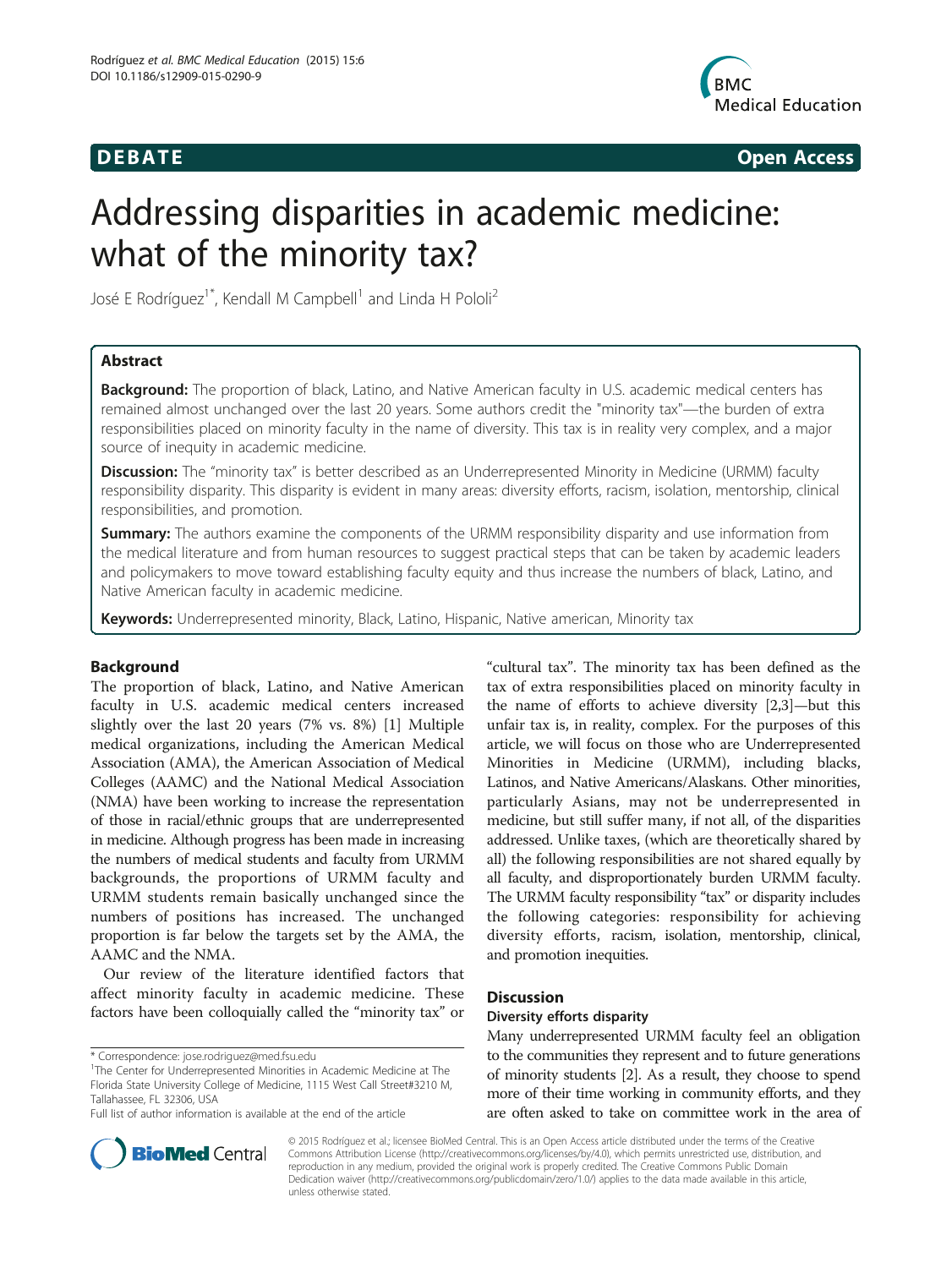diversity [\[4](#page-4-0)]. URMM faculty are disproportionately represented in institutions' diversity efforts, illustrating the disparity that exists in this area. These diversity-related pursuits have been devalued in some institutions, and not taken seriously as promotion-earning activities [[4\]](#page-4-0). Importantly, these efforts are time consuming and result in URMM faculty having less time to engage in pursuits that are more valued by their institutions. Some URMM faculty find that this extra work presents a conflict of interest because the institution's espoused goals for diversity and care of the underserved are not aligned with the reality of what is rewarded and supported by the organization [[4\]](#page-4-0). In one study, URMM faculty in institutions where the majority of faculty were from URMM groups felt more values alignment than URMM faculty in traditional medical schools [\[5\]](#page-4-0).

# Racism disparity

Numerous studies of URMM faculty have reported racism, discrimination and inequity in academic medicine as a major problem [\[2,4](#page-4-0)-[8](#page-4-0)]. Racism has been cited as a major cause of job dissatisfaction. URMM faculty have gone so far as to publish responses to discrimination [[6,8](#page-4-0),[9](#page-4-0)]. URMM faculty also feel that there is racism or bias in the promotions process [[8](#page-4-0)], a course of action that seems to favor non-URMM faculty over URMM faculty [[2\]](#page-4-0). Racism has also been named as a reason URMM faculty feel that they have to constantly prove their value, worth and ability [\[6](#page-4-0)], thus diverting their energies from more meaningful activities. URMM faculty agree that although racism has become subtler [\[4,6,7\]](#page-4-0), it remains harmful and can have lasting effects. URMM faculty have to expend more effort to combat racism than their non-URMM peers as they have not only to defend themselves against racism but also take more responsibility for righting the injustice of racism generally.

# Isolation disparity

URMM faculty feel excluded [\[10\]](#page-4-0), invisible [\[4,6,11\]](#page-4-0), isolated [[5](#page-4-0)], and of poor fit [\[11,12](#page-4-0)]. They report that a sense of belonging to the institution is essential for success [\[6](#page-4-0)] and career satisfaction. They also feel the isolation derives in part, from the fact that there are few or no other persons in their departments or institutions that look like them [\[4](#page-4-0)]. This isolation additionally impacts minority faculty by limiting opportunity for collaboration and scholarly activity.

Stereotypic thinking by colleagues acts as a barrier to potential collaboration. For example, URMM faculty are often viewed as lacking skills in literature review, research, writing and publication, or URMM faculty are sometimes seen as similar to "uneducated minority patients or other people of color in service roles". [\[4](#page-4-0)] Often the expertise of URMM faculty members is not fully recognized by non-URMM colleagues, and URMM are not readily identified as valuable collaborators. This is unfortunate as diverse perspectives enrich research collaboration and would enhance outcomes, and benefit health care and the institution.

# Mentorship disparity

URMM faculty believe that having mentors and role models is crucial for their success [\[2,8](#page-4-0),[10](#page-4-0),[11,13,14](#page-4-0)]. URMM faculty at individual institutions and in national samples express that there are inadequate numbers of mentors for URMM faculty [\[15\]](#page-4-0). Mentors are indispensable in helping URMM faculty feel that they belong [[2\]](#page-4-0) to the academic institution and to help them navigate the complex process of academic promotion and tenure. The absence of mentors may contribute to URMM underrepresentation in academic medicine [[4,6](#page-4-0)]. Functional mentoring relationships are also associated with career satisfaction [[2](#page-4-0)].

URMM faculty also serve as role models for URMM students and house staff, and act as mentors for them. URMM faculty thus become mentors without the benefit of having mentoring and guidance for themselves. Non-URMM faculty need to receive training in mentoring URMM faculty and students, to help alleviate this disparity. Mentoring is a teachable skill.

#### Clinical disparity

This aspect of the tax is subtler than other contributing factors. URMM faculty spend more of their time in community work [\[4](#page-4-0)] and caring for underserved populations [[5](#page-4-0)], and clinical activities [\[7,16,17](#page-4-0)] than non-URMM faculty. There is an inverse relationship between clinical time and scholarly productivity: as clinical time increases, time for scholarly productivity decreases, resulting in less time for promotion related activities. This may contribute to the presence of fewer URMM faculty in senior positions, such as full professor or department chair [[18](#page-4-0)]. URMM faculty tend to care for poorer patients [[18\]](#page-4-0), making their clinical revenues less than those of their peers. This further disadvantages URMM faculty with respect to promotion since they have not only less time for scholarship but also need more time for clinical care to generate revenue comparable to their non-URMM counterparts.

# Promotion disparity

It is well documented that a promotion disparity exists between URMM and non-URMM faculty [[16,19,20](#page-4-0)]. URMM faculty are more frequently found in junior faculty positions than leadership positions [[1\]](#page-4-0). They are promoted at lower rates than their non-URMM counterparts [[21](#page-4-0)] (Table [1\)](#page-2-0). Spending more time on diversity efforts and in clinical activities, lacking effective mentors and conscious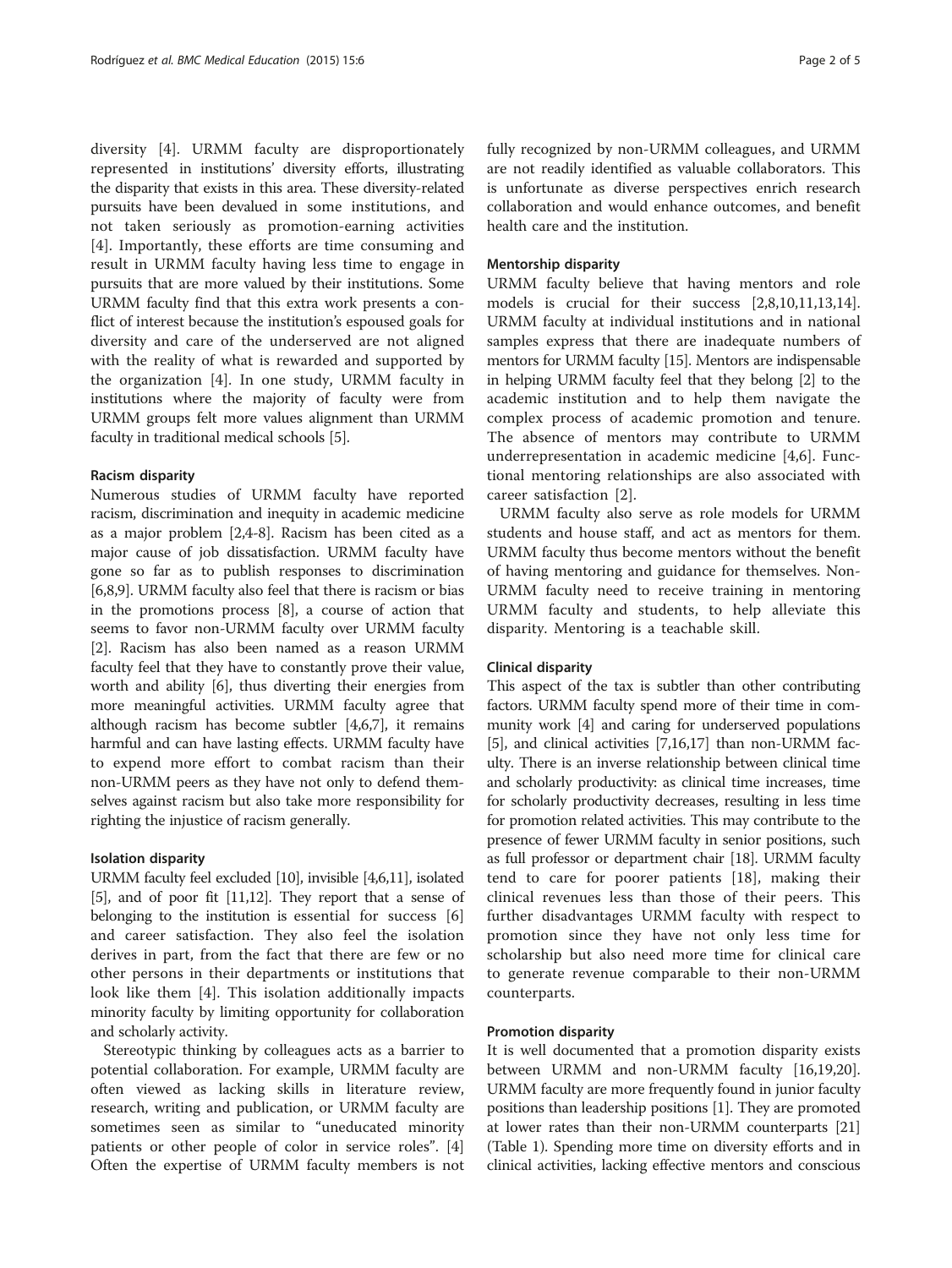| Study author and year          | <b>Assistant to Associate</b> |        |       | <b>Associate to Full</b> |        |       |
|--------------------------------|-------------------------------|--------|-------|--------------------------|--------|-------|
|                                | <b>Black</b>                  | Latino | White | <b>Black</b>             | Latino | White |
| Nunez-Smith et al. (2012) [21] | 21.7%                         | 26.2%  | 30%   | 18.8%                    | 23.5%  | 30.2% |
| Fang et al. (2000) [19]        | URM* 30%                      |        | 46%   | URM 36%                  |        | 50%   |

<span id="page-2-0"></span>

\*URM refers to black, Mexican American, Mainland Puerto Rican and Native American faculty members.

and non-conscious bias all contribute to promotion inequity. Because salary is dependent on academic rank in many institutions, this disparity ensures that URMM faculty are paid less than their peers [[16\]](#page-4-0).

# Summary

The sum of these disparities presents a considerable barrier to success for URMM faculty, as illustrated in Figure 1.

The inequities described make it very difficult for them to remain and advance in academic medicine. It is also a regressive disparity—URMM faculty that have "extra" responsibilities are more likely to be found in the lowest paying ranks.

The relative absence of URMM faculty and especially in leadership roles has a negative effect on all medical students and house staff, but particularly URMM trainees. These negative effects include: less research regarding the health care needs of minority patients, limited exposure to underserved populations, and fewer mentors for URMM students. URMM faculty are

essential to pipeline programs, and they provide support for URMM students in the form of role models, educators and mentors [\[2](#page-4-0)]. Since URMM faculty teach students to care for underserved/minority patients by caring for those patients themselves, their relative absence among the faculty also has a negative effect on patient care. As the US population becomes more diverse, educators need to ensure that our physician workforce is willing and committed to caring for diverse patients. Increasing the numbers of URMM faculty is an important part of that effort. Since URMM faculty are also more likely to engage in health disparities research than their non-URMM counterparts [\[5](#page-4-0)], increasing the proportion of faculty from URMM groups would also benefit the nation's research agenda to eliminate health care disparities.

# Addressing the URMM responsibility disparity

We can learn of effective ways to eliminate these disparities affecting URMM faculty from our colleagues in human resources. Among possible interventions are:

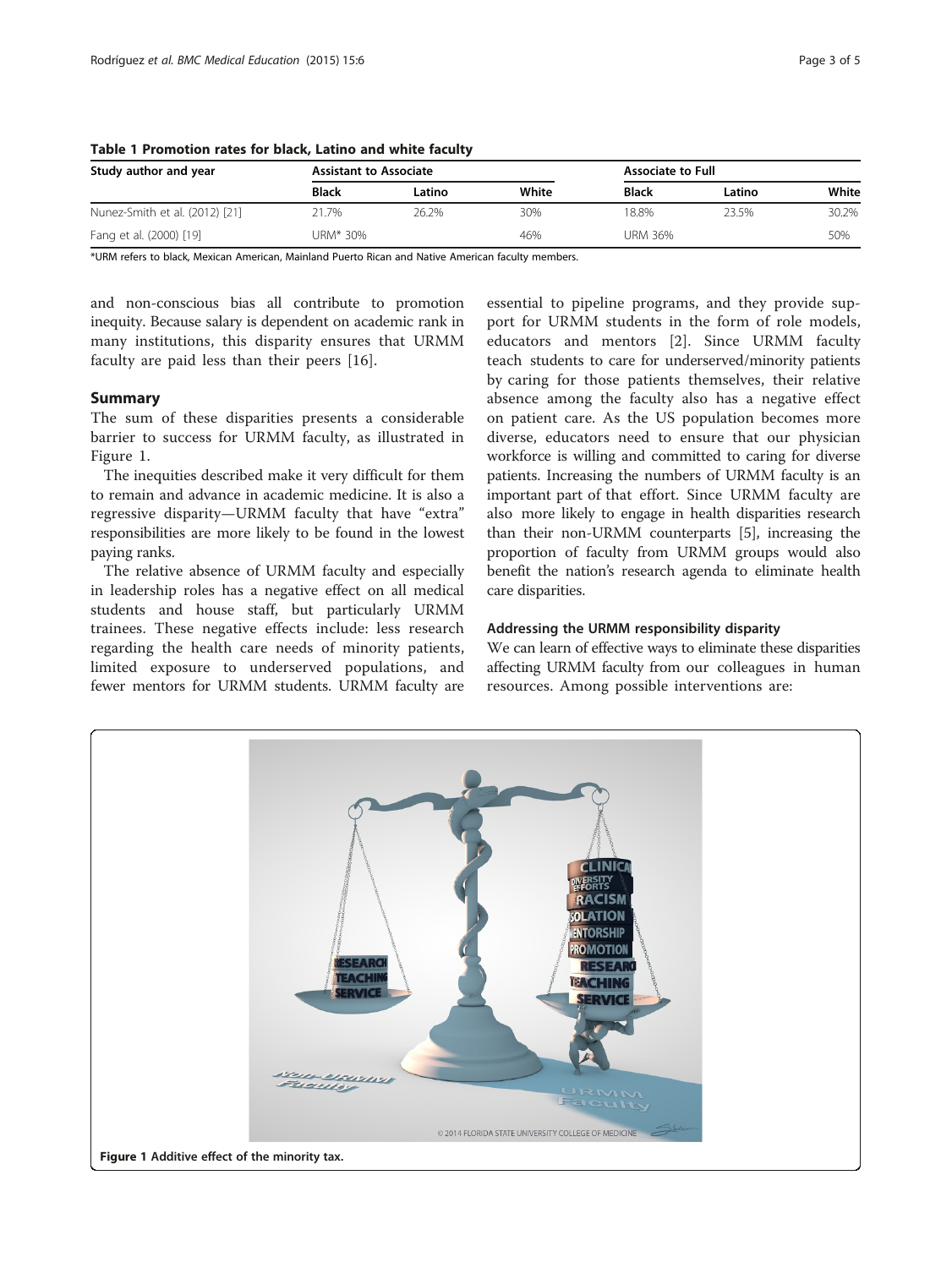- 1. Value diversity effort fairly [\[22\]](#page-4-0)
	- a. Recognize that the URMM responsibility disparity exists and adjust assignment of responsibilities accordingly
	- b. Work to ensure that clinical and community endeavors are counted toward promotion
	- c. Assign promotion value to work in the area of diversity
- 2. Employ rules that are in harmony with the institution's stated service goals and mission [\[22\]](#page-4-0)
	- a. Increase awareness and avoidance of mission drift, i.e. institutional departure from the service mission [[18](#page-4-0)]
	- b. Fund stated institutional diversity commitments.
- 3. Eliminate all forms of discrimination
	- a. Institute policies and procedures that address and correct bias [\[6\]](#page-4-0)
		- i. Move beyond compliance with the Americans with Disabilities Act and Title VII to establish robust accountability systems for acts of discrimination by including it in annual evaluations.
	- b. Facilitate and support relationship formation among faculty, administrators, and learners [[23](#page-4-0)].
	- c. Encourage positive curiosity when encountering "otherness" and recognize differences in faculty as benefitting our institutions [[23](#page-4-0)].
		- i. Seek training in unconscious bias for all faculty to help recognize its role in discrimination.
- 4. Ensure clear, frank, honest communication between administration and faculty to avoid faculty discouragement.
	- a. Develop transparent communication in the promotion and tenure process.
	- b. Develop opportunities for explicit conversations (i.e. professionally moderated retreats) about personal values to amplify the meaning faculty find in the practice of medicine and in their careers [\[23\]](#page-4-0).
- 5. Develop an employee retention strategy [[22](#page-4-0)]
	- a. This could take the form of faculty development that focuses on:
		- i. Institutional culture
		- ii. Networking
		- iii. Professional skill development
			- 1. Understanding the prevalence and acceptance of unconscious bias
			- 2. Teaching acceptable institution specific behaviors to address silent racism.
			- 3. Dealing with micro-aggressions and stereotype threat [\[24\]](#page-4-0)
			- 4. Avoiding isolation and marginalization
		- iv. Mentoring [[13](#page-4-0)]

6. Develop and implement organizational culture-change activities in medical schools involving broad participation to provide the experience (for faculty and leadership) of learning and collaborating in an inclusive and humanistic culture [[25,26](#page-4-0)].

The authors propose that these changes could make a career in academic medicine much more attractive to URMM faculty, and can, in effect, begin to alleviate the URMM faculty responsibility disparity, and make academic medicine a more equitable career choice for graduating URMM residents. Similarly to repealing taxes, addressing these disparities requires political stamina, negotiation and coalition building. It requires a champion in the ruling body who is willing to use political capital to establish faculty equity. Diversifying academic leadership can help alleviate the URMM responsibility disparity. In addition to the cited proven institutional change programs, further research on interventions to address the URMM faculty responsibility disparity is necessary to evaluate their effectiveness. These interventions once implemented, can hopefully help create a healthy, diverse, and inclusive environment that will benefit all members of the academic community and improve health care.

# Ethics

The Human Subjects Committee at the Florida State University Institutional Review Board (IRB) does not require ethics approval for manuscripts using data that has already been published. Since this paper only uses that type of data, it is exempt from IRB review.

# Abbreviation

URMM: Underrepresented Minorities in Medicine.

# Competing interests

The authors declare that they have no competing interests.

#### Authors' contributions

JR: Conducted and revised the literature review, structured the paper, and produced the first draft. KM: Conducted and revised the literature review, structured the paper, saw and edited the draft and added sections to the paper. LP: Substantially revised document critically for intellectual content and flow. All authors read and approved the final manuscript.

#### Acknowledgements

The authors would like to thank Tana J. Welch PhD for her valuable review of our work throughout the process of writing this paper. We would also like to acknowledge Jodi Slade, who created the figure illustrating the minority faculty disparity.

#### Author details

<sup>1</sup>The Center for Underrepresented Minorities in Academic Medicine at The Florida State University College of Medicine, 1115 West Call Street#3210 M, Tallahassee, FL 32306, USA. <sup>2</sup>Women's Studies Research Center, Mailstop 079, Waltham, MA 02454-9110, USA.